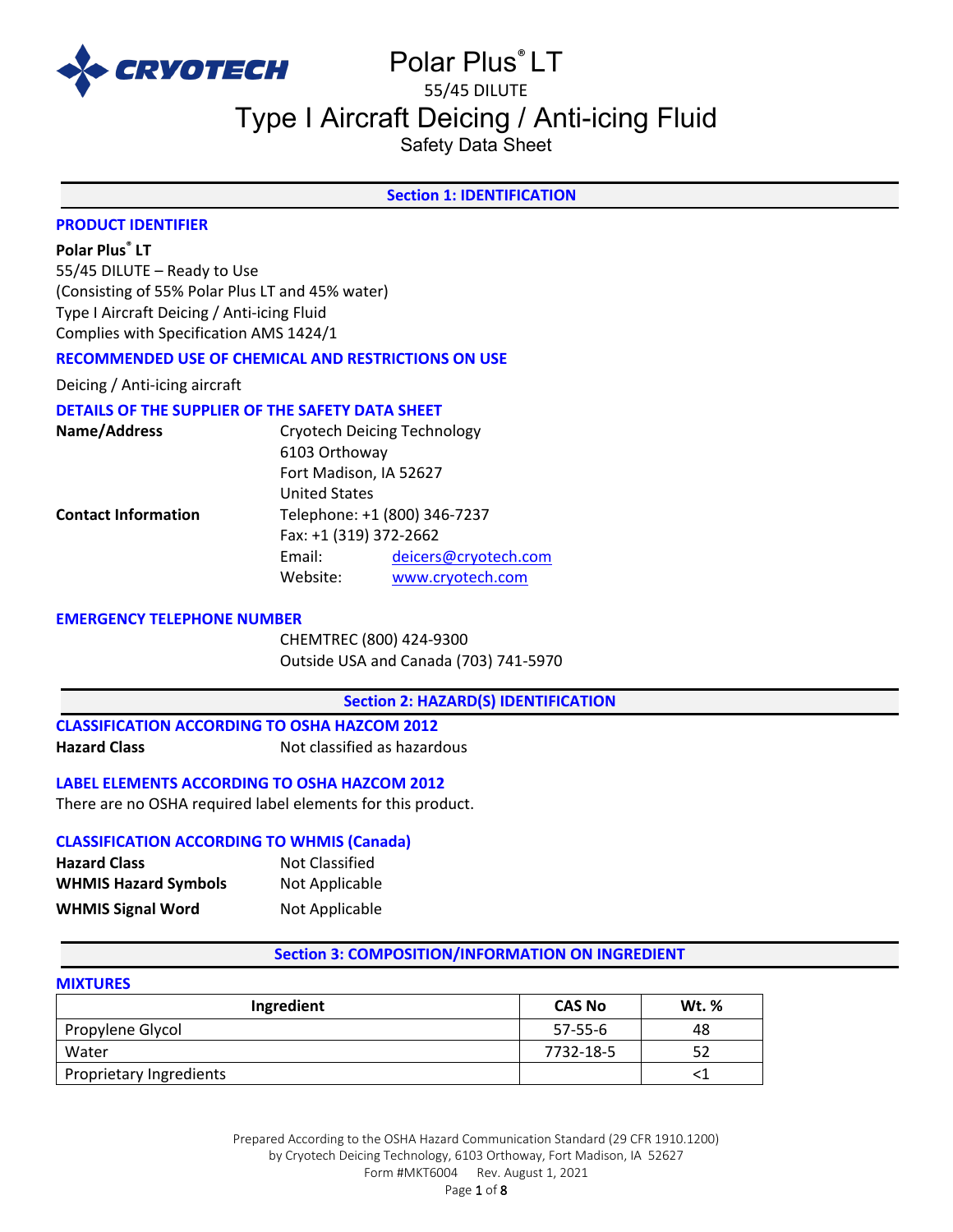

# Polar Plus® LT 55/45 DILUTE Type I Aircraft Deicing / Anti-icing Fluid

Safety Data Sheet

# **Section 4: FIRST- AID MEASURES**

### **DESCRIPTION OF FIRST-AID MEASURE**

| Eye               | In case of contact, immediately flush eyes with plenty of water for at least 15 minutes,<br>while holding eyelids open. If easy to do, remove contact lenses, if worn. No additional<br>first aid should be necessary, however, if irritation persists, get medical attention. |
|-------------------|--------------------------------------------------------------------------------------------------------------------------------------------------------------------------------------------------------------------------------------------------------------------------------|
| <b>Skin</b>       | As a precaution, wash skin thoroughly with soap and water. Remove and wash<br>contaminated clothing.                                                                                                                                                                           |
| <b>Inhalation</b> | Not expected to be an inhalation hazard. If inhaled, remove to fresh air. Get medical<br>advice / attention if feeling unwell.                                                                                                                                                 |
| Ingestion         | If swallowed, give milk or water to drink. Do NOT induce vomiting unless directed to do<br>so by medical personnel. Never give anything by mouth to an unconscious person.                                                                                                     |

#### **MOST IMPORTANT SYMPTOMS / EFFECTS**

| Eye               | May be slightly irritating to the eyes. Symptoms may include discomfort or pain, excess<br>blinking, and tear production, with possible redness and swelling. |
|-------------------|---------------------------------------------------------------------------------------------------------------------------------------------------------------|
| <b>Skin</b>       | May be slightly irritating to the skin. Symptoms may include redness, drying, and<br>cracking of the skin.                                                    |
| <b>Inhalation</b> | Not expected to be an inhalation hazard under normal conditions of use.                                                                                       |
| Ingestion         | Not expected to be an ingestion hazard under normal conditions of use. High doses may<br>cause central nervous system depression.                             |

# **INDICATION OF IMMEDIATE MEDICAL ATTENTION AND SPECIAL TREATMENT**

| <b>Note to Physicians</b>  | Treat symptomatically.                                                               |
|----------------------------|--------------------------------------------------------------------------------------|
| <b>Specific Treatments</b> | In case of accident or if you feel unwell, seek medical advice immediately (show the |
|                            | label or SDS where possible).                                                        |

#### **Section 5: FIRE-FIGHTING MEASURES**

| <b>FLAMMABILITY</b>                   |                                                                    |
|---------------------------------------|--------------------------------------------------------------------|
| <b>Flammability</b>                   | Non-flammable by OSHA/WHMIS criteria                               |
| <b>EXTINGUISHING MEDIA</b>            |                                                                    |
| <b>Suitable Extinguishing Media</b>   | Water spray, alcohol-resistant foam, carbon dioxide, dry chemical. |
| <b>Unsuitable Extinguishing Media</b> | Do not use solid water stream.                                     |
| <b>SPECIAL HAZARDS</b>                |                                                                    |
| <b>Products of Combustion</b>         | May include and are not limited to: oxides of carbon.              |
| <b>Explosion Data</b>                 | Data not available. Not considered to be an explosion hazard.      |
| <b>Unusual Fire Hazards</b>           | Heat from fire can generate flammable vapor.                       |

# **SPECIAL PROTECTIVE EQUIPMENT AND PRECAUTIONS FOR FIREFIGHTERS**

Keep upwind of fire. Wear full fire-fighting turn-out gear (full Bunker gear) and respiratory protection (SCBA)

Prepared According to the OSHA Hazard Communication Standard (29 CFR 1910.1200) by Cryotech Deicing Technology, 6103 Orthoway, Fort Madison, IA 52627 Form #MKT6004 Rev. August 1, 2021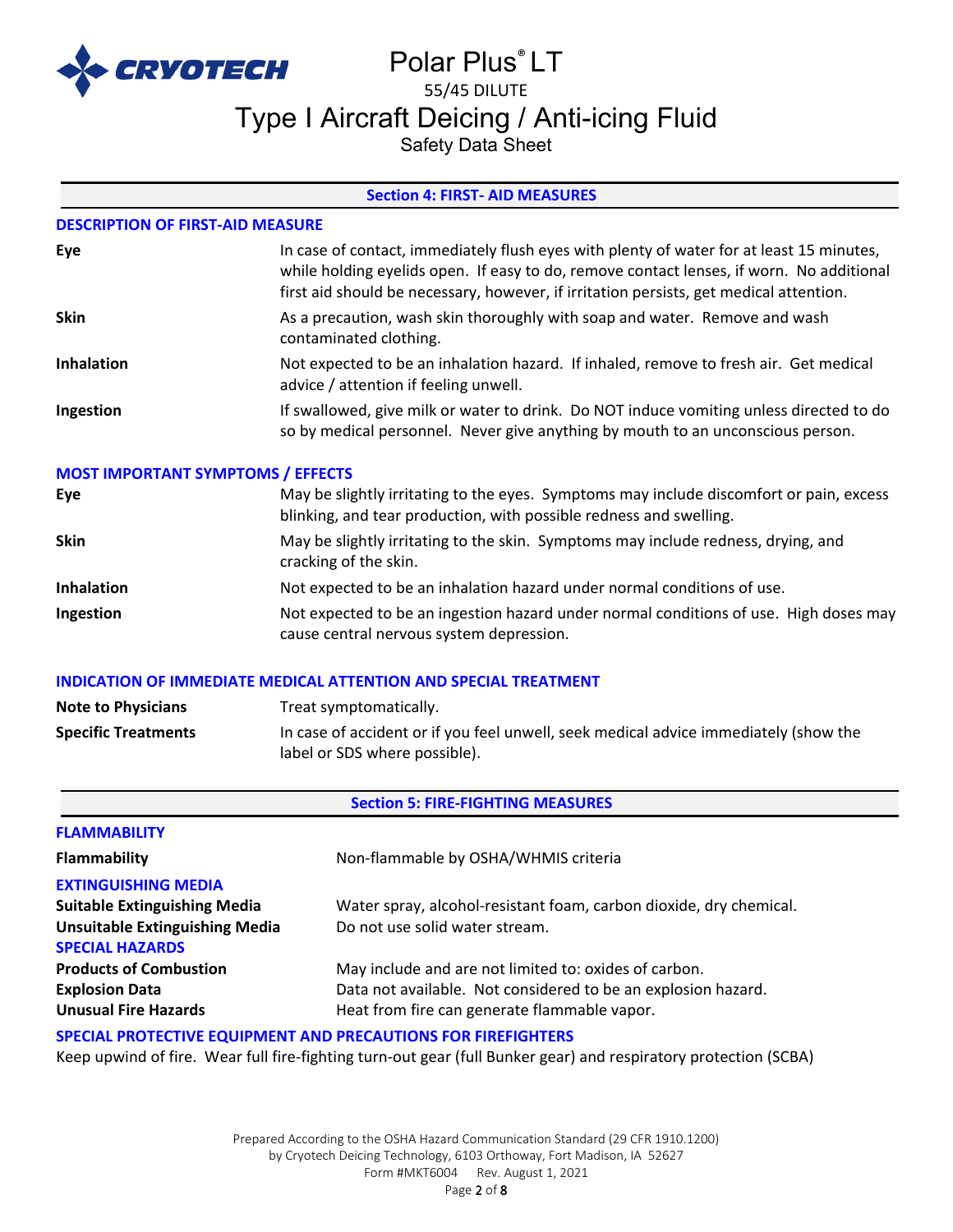

# Polar Plus® LT 55/45 DILUTE Type I Aircraft Deicing / Anti-icing Fluid

Safety Data Sheet

# **Section 6: ACCIDENTAL RELEASE MEASURES**

# **PERSONAL PRECAUTIONS, PROTECTIVE EQUIPMENT, AND EMERGENCY PROCEDURES**

Use personal protection recommended in Section 8. Isolate the hazard area and deny entry to unnecessary and unprotected personnel.

#### **METHODS AND MATERIALS FOR CONTAINMENT AND CLEANUP**

| <b>Methods for Containment</b> | Contain and/or absorb spill with inert material (e.g. sand, vermiculite), then place in a |
|--------------------------------|-------------------------------------------------------------------------------------------|
|                                | suitable container. Use appropriate Personal Protective Equipment (PPE).                  |
| <b>Methods for cleanup</b>     | Scoop up material and place in a disposal container.                                      |

#### **Section 7: HANDLING AND STORAGE**

# **PRECAUTIONS FOR SAFE HANDLING**

| <b>Handling</b><br><b>General Hygiene Advice</b>              | Avoid contact with skin and eyes. Avoid breathing mists and vapors when spraying.<br>Launder contaminated clothing before reuse. Wash hands before eating, drinking, or<br>smoking.   |  |  |
|---------------------------------------------------------------|---------------------------------------------------------------------------------------------------------------------------------------------------------------------------------------|--|--|
| PRECAUTIONS FOR SAFE STORAGE, INCLUDING ANY INCOMPATIBILITIES |                                                                                                                                                                                       |  |  |
| <b>Storage</b>                                                | Store in tightly sealed original UV resistant containers, away from direct heat and strong<br>oxidizing agents. Product should not be stored in clear or semi-transparent containers. |  |  |
| <b>Temperature Storage Limits</b>                             | Minimum -28°C (-18°F)                                                                                                                                                                 |  |  |
|                                                               | Maximum 60°C (140°F)                                                                                                                                                                  |  |  |

**Section 8: EXPOSURE CONTROLS/PERSONAL PROTECTION** 

#### **EXPOSURE LIMITS**

| Ingredient         | <b>OSHA PEL</b> | <b>SIH-TLV</b> |
|--------------------|-----------------|----------------|
| ictad<br>Non<br>nρ | $---$           | $--- -$        |

# **EXPOSURE CONTROLS**

**Engineering Controls** No special ventilation is necessary.

# **INDIVIDUAL PROTECTIVE MEASURES/PERSONAL PROTECTIVE EQUIPMENT**

| <b>Personal Protective Equipment</b>      |                                                                                                                                                                                                                                            |
|-------------------------------------------|--------------------------------------------------------------------------------------------------------------------------------------------------------------------------------------------------------------------------------------------|
| <b>Eye/Face Protection</b>                | Safety glasses or goggles are recommended if splashing / spraying is possible.                                                                                                                                                             |
| <b>Skin Protection/Hand Protection</b>    | No special skin protection is usually necessary. Chemical resistant gloves should<br>be worn if prolonged exposure is possible to prevent drying of skin.                                                                                  |
| <b>Respiratory Protection</b>             | No special respiratory protection is usually necessary. Breathing of mist/aerosol<br>should be avoided. If operating conditions create high airborne concentrations<br>of this material, the use of an approved respirator is recommended. |
| <b>General Health and Safety Measures</b> | Do not eat, smoke or drink where material is handled, processed, or stored.<br>Wash hands carefully before eating or smoking. Ensure that eyewash stations<br>and safety showers are close to the workstation location.                    |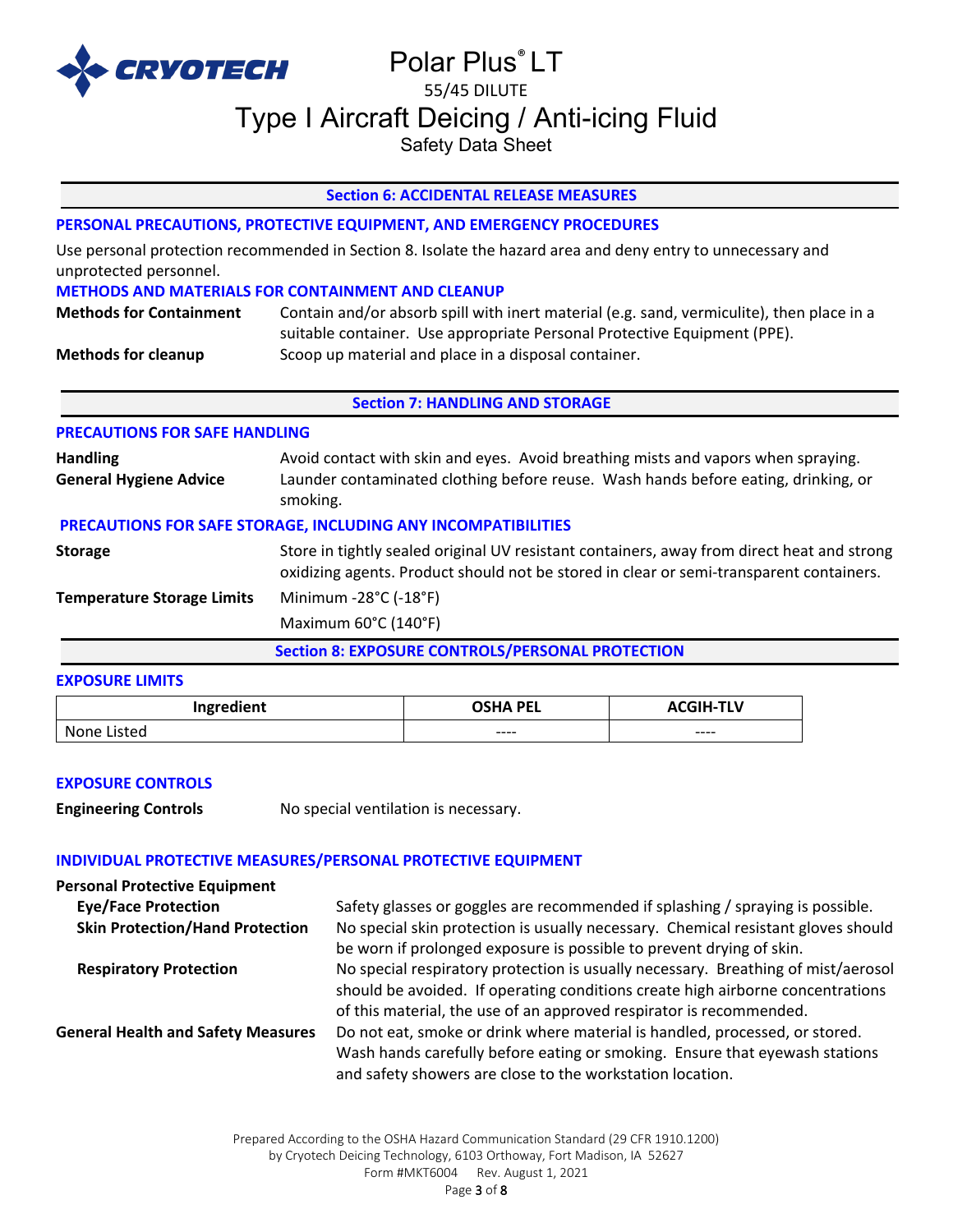

# Polar Plus® LT 55/45 DILUTE Type I Aircraft Deicing / Anti-icing Fluid Safety Data Sheet

# **Section 9: PHYSICAL AND CHEMICAL PROPERTIES**

# **INFORMATION ON BASIC PHYSICAL AND CHEMICAL PROPERTIES**

| Appearance                                     | Clear, orange liquid    |
|------------------------------------------------|-------------------------|
| Odor                                           | None                    |
| <b>Odor Threshold</b>                          | Not available           |
| pH (20°C)                                      | $7.5 - 9.0$             |
| <b>Melting Point / Freezing Point</b>          | <-33°C (<-28°F)         |
| <b>Initial Boiling Point and Boiling Range</b> | $^{\sim}$ 105°C (220°F) |
| <b>Flash Point</b>                             | >100°C (212°F)          |
| <b>Evaporation Rate</b>                        | Not available           |
| <b>Flammability</b>                            | Not available           |
| Lower Flammability/Explosive Limit             | Not available           |
| <b>Upper Flammability / Explosive Limit</b>    | Not available           |
| Vapor Pressure (20°C)                          | $^{\sim}$ 15mm Hg       |
| <b>Vapor Density</b>                           | No Data Available       |
| Relative Density/Specific Gravity (20°C)       | 1.039                   |
| <b>Solubility</b>                              | Miscible in water       |
| Partition coefficient: n-octanol/water         | Not available           |
| <b>Auto-ignition Temperature</b>               | >400°C (750°F)          |
| <b>Decomposition Temperature</b>               | Not available           |
| Viscosity (20°C)                               | < 10 cP                 |
| <b>Oxidizing Properties</b>                    | Not available           |
| <b>Explosive Properties</b>                    | Not available           |

#### **Section 10: STABILITY AND REACTIVITY**

### **REACTIVITY**

No dangerous reactions known under conditions of normal use.

#### **CHEMICAL STABILITY**

Stable under normal storage conditions.

# **POSSIBILITY OF HAZARDOUS REACTIONS**

No dangerous reaction known under conditions of normal use.

# **CONDITIONS TO AVOID**

High temperatures, contact with incompatible materials.

### **INCOMPATIBLE MATERIALS**

Strong Oxidizers. Strong acids.

#### **HAZARDOUS DECOMPOSITION PRODUCTS**

May include, and are not limited to: oxides of carbon.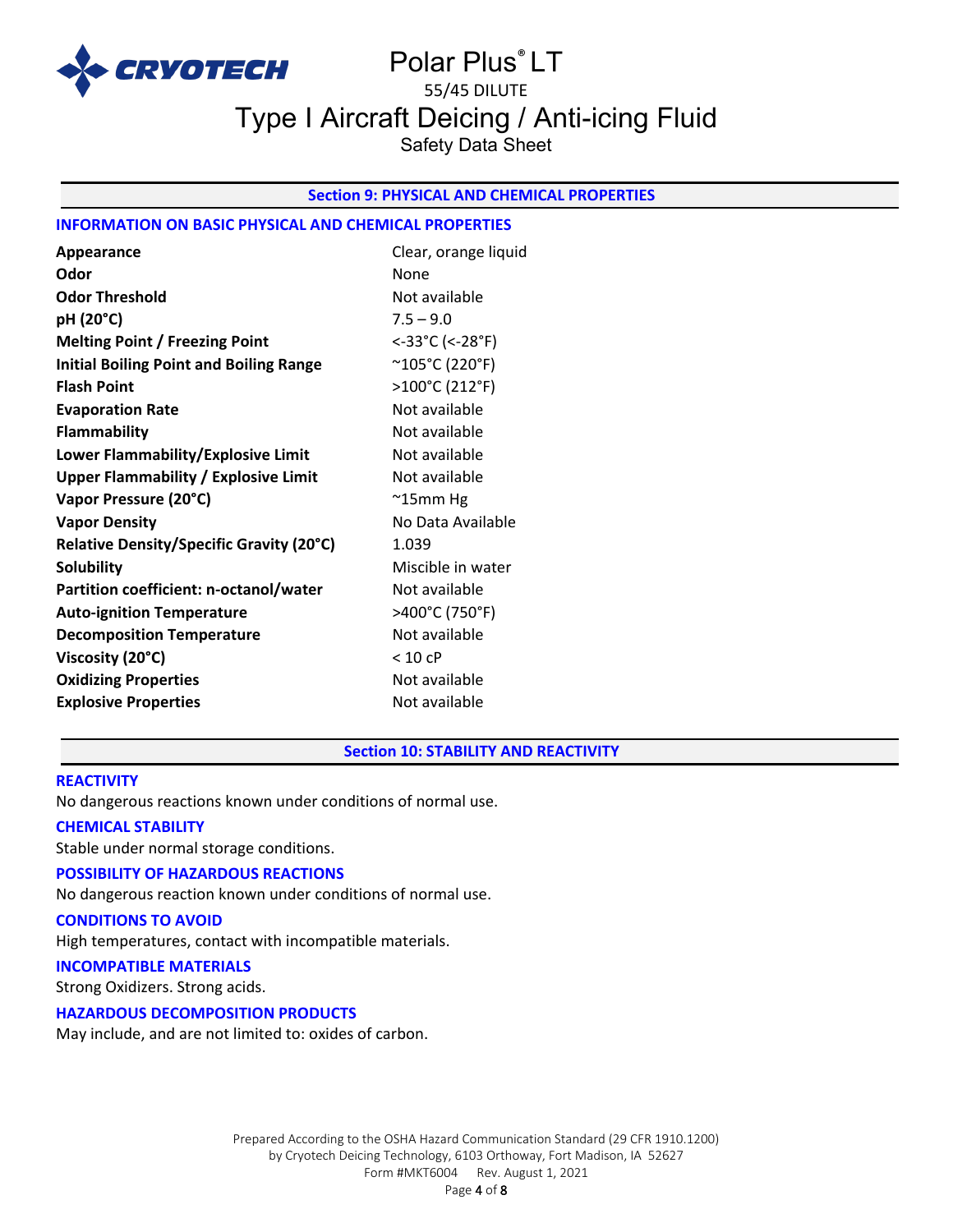

# Polar Plus® LT 55/45 DILUTE

Type I Aircraft Deicing / Anti-icing Fluid

Safety Data Sheet

| <b>Section 11: TOXICOLOGICAL INFORMATION</b>                        |                                                                                 |  |  |
|---------------------------------------------------------------------|---------------------------------------------------------------------------------|--|--|
| <b>INFORMATION ON TOXICOLOGICAL EFFECTS</b>                         |                                                                                 |  |  |
| <b>Likely Routes of Exposure</b>                                    | Skin contact, eye contact, inhalation, and ingestion.                           |  |  |
| Symptoms related to physical/chemical/toxicological characteristics |                                                                                 |  |  |
| Eye                                                                 | May cause eye irritation. Symptoms may include discomfort or pain, excess       |  |  |
|                                                                     | blinking, and tear production, with possible redness and swelling.              |  |  |
| <b>Skin</b>                                                         | May cause skin irritation. Symptoms of prolonged contact may include redness,   |  |  |
|                                                                     | drying and cracking of the skin.                                                |  |  |
| Ingestion                                                           | Not expected to be an ingestion hazard. Ingestion of large doses may cause      |  |  |
|                                                                     | central nervous system depression.                                              |  |  |
| <b>Inhalation</b>                                                   | Not expected to be an inhalation hazard under normal conditions of use.         |  |  |
| <b>Acute Toxicity</b>                                               | LD50 rat-oral: $>22$ g/kg                                                       |  |  |
|                                                                     | DELAYED, IMMEDIATE EFFECTS AND CHRONIC EFFECTS OF SHORT- AND LONG-TERM EXPOSURE |  |  |
| <b>Skin Corrosion / Irritation</b>                                  | Based on available data, the classification criteria are not met.               |  |  |
| <b>Serious Eye Damage/Irritation</b>                                | Based on available data, the classification criteria are not met.               |  |  |
| <b>Respiratory Sensitization</b>                                    | Based on available data, the classification criteria are not met.               |  |  |
| <b>Skin Sensitization</b>                                           | Based on available data, the classification criteria are not met.               |  |  |
| <b>STOT-Single Exposure</b>                                         | Based on available data, the classification criteria are not met.               |  |  |
| <b>STOT-Repeated Exposure</b>                                       | Based on available data, the classification criteria are not met.               |  |  |
| <b>Germ Cell Mutagenicity</b>                                       | Based on available data, the classification criteria are not met.               |  |  |
| Carcinogenicity                                                     | This product does not contain any ingredients that are considered to be         |  |  |
|                                                                     | carcinogens by IARC, NTP or OSHA.                                               |  |  |
| <b>Reproductive Toxicity</b>                                        | Based on available data, the classification criteria are not met.               |  |  |
| <b>STOT-Single Exposure</b>                                         | Based on available data, the classification criteria are not met.               |  |  |
| <b>STOT-Repeated Exposure</b>                                       | Based on available data, the classification criteria are not met.               |  |  |
| <b>Aspiration Hazard</b>                                            | Based on available data, the classification criteria are not met.               |  |  |
|                                                                     |                                                                                 |  |  |

# **Section 12: ECOLOGICAL INFORMATION**

# **ECOTOXICITY (AQUATIC AND TERRESTRIAL)**

| <b>Acute/Chronic Toxicity</b>        | Not expected to cause long-term adverse effects in the aquatic environment. |                         |
|--------------------------------------|-----------------------------------------------------------------------------|-------------------------|
| LC50                                 | Pimephales promelas                                                         | 45,400 mg/L (undiluted) |
| <b>LC50</b>                          | Daphnia magna                                                               | 28,000 mg/L (undiluted) |
| <b>LC50</b>                          | Ceriodaphnia dubia                                                          | 21,800 mg/L (undiluted) |
| <b>PERSISTENCE AND DEGRADABILITY</b> |                                                                             |                         |

Readily biodegradable.

5 day BOD/COD: 0.35

COD  $0.89 g O<sub>2</sub>/g$  deicer (calculated)  $BOD<sub>5</sub> (20<sup>o</sup>C)$  0.31 g O<sub>2</sub>/g deicer (calculated)

# **BIOACCUMULATIVE POTENTIAL**

Bioaccumulation is not expected. **MOBILITY IN SOIL** Not available. **OTHER ADVERSE EFFECTS**

Not available.

Prepared According to the OSHA Hazard Communication Standard (29 CFR 1910.1200) by Cryotech Deicing Technology, 6103 Orthoway, Fort Madison, IA 52627 Form #MKT6004 Rev. August 1, 2021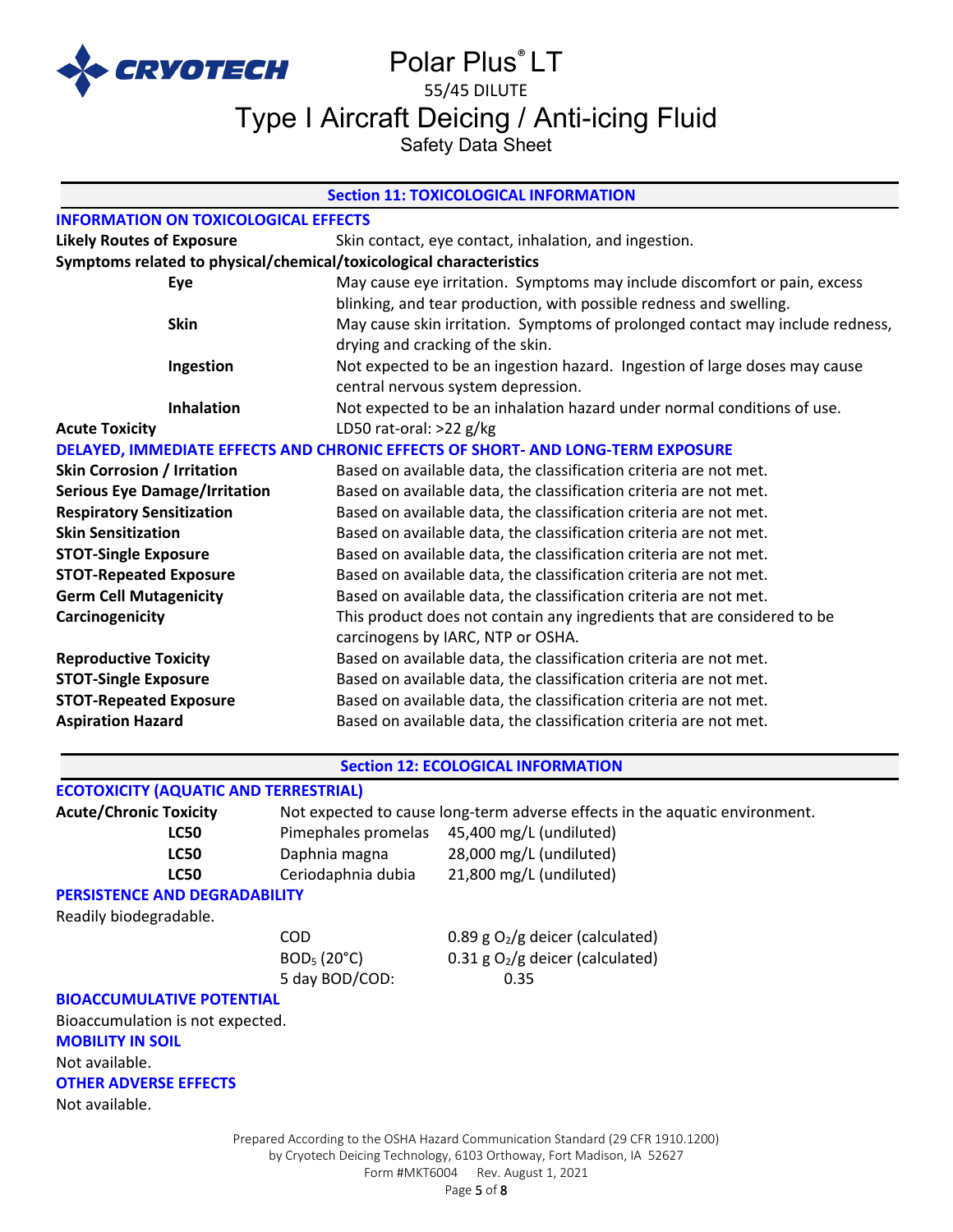

# Polar Plus® LT 55/45 DILUTE Type I Aircraft Deicing / Anti-icing Fluid

Safety Data Sheet

# **Section 13: DISPOSAL CONSIDERATIONS**

# **WASTE TREATMENT AND METHODS OF DISPOSAL**

Based on available information this product is neither listed as a hazardous waste nor does it exhibit any characteristics that would cause it to be classified as a RCRA hazardous waste. If product should spill or be otherwise unsuitable for normal deicing applications, it may be absorbed onto suitable materials and disposed of in a sanitary landfill unless local, state or provincial regulations prohibit such disposal.

**Section 14: TRANSPORT INFORMATION**

# **TRANSPORT INFORMATION**

Not regulated as dangerous goods per US DOT or IATA.

**Section 15: REGULATORY INFORMATION**

### **INVENTORY LISTS**

All of the components in this product are on the following inventory lists: USA (TSCA), Canada (DSL/NDSL), Europe (EINECS)

# **TSCA SECTION 12(b)**

None of the chemicals in this product are listed under TSCA Section 12 (b)

# **CERCLA HAZARDOUS SUBSTANCES**

There is no CERCLA Reportable Quantity for this material.

# **SARA 311/312 CATEGORIES**

| <b>Physical hazards</b>                       |           | <b>Health hazards</b>                                           |    |
|-----------------------------------------------|-----------|-----------------------------------------------------------------|----|
| Explosive                                     | No        | Acute toxicity (any route of exposure)                          | No |
| Flammable (gases, aerosols, liquids or solids | No.       | Skin corrosion or irritation                                    | No |
| Oxidizer (liquid, solid or gas)               | No        | Serious eye damage or eye irritation                            | No |
| Self-reactive                                 | No.       | Respiratory or skin sensitization                               | No |
| Pyrophoric (liquid or solid)                  | No.       | Germ cell mutagenicity                                          | No |
| <b>Pyrophoric Gas</b>                         | No.       | Carcinogenicity                                                 | No |
| Self-heating                                  | No.       | Reproductive toxicity                                           | No |
| Corrosive to metal                            | <b>No</b> | Specific target organ toxicity (single or<br>repeated exposure) | No |
| Gas under pressure (compressed gas)           | <b>No</b> | Aspiration hazard                                               | No |
| In contact with water emits flammable gas     | No.       | Simple Asphyxiant                                               | No |
| Combustible Dust                              | No.       | Hazard Not Otherwise Classified (HNOC)                          | No |
| Hazard Not Otherwise Classified (HNOC)        | No        |                                                                 |    |

| <b>Health hazards</b>                     |    |
|-------------------------------------------|----|
| Acute toxicity (any route of exposure)    | No |
| Skin corrosion or irritation              | No |
| Serious eye damage or eye irritation      | No |
| Respiratory or skin sensitization         | No |
| Germ cell mutagenicity                    | No |
| Carcinogenicity                           | No |
| Reproductive toxicity                     | No |
| Specific target organ toxicity (single or | No |
| repeated exposure)                        |    |
| Aspiration hazard                         | No |
| Simple Asphyxiant                         | No |
| Hazard Not Otherwise Classified (HNOC)    | No |

# **SARA 313**

None of the components in this product are subject to reporting under SARA Section 313.

Prepared According to the OSHA Hazard Communication Standard (29 CFR 1910.1200) by Cryotech Deicing Technology, 6103 Orthoway, Fort Madison, IA 52627 Form #MKT6004 Rev. August 1, 2021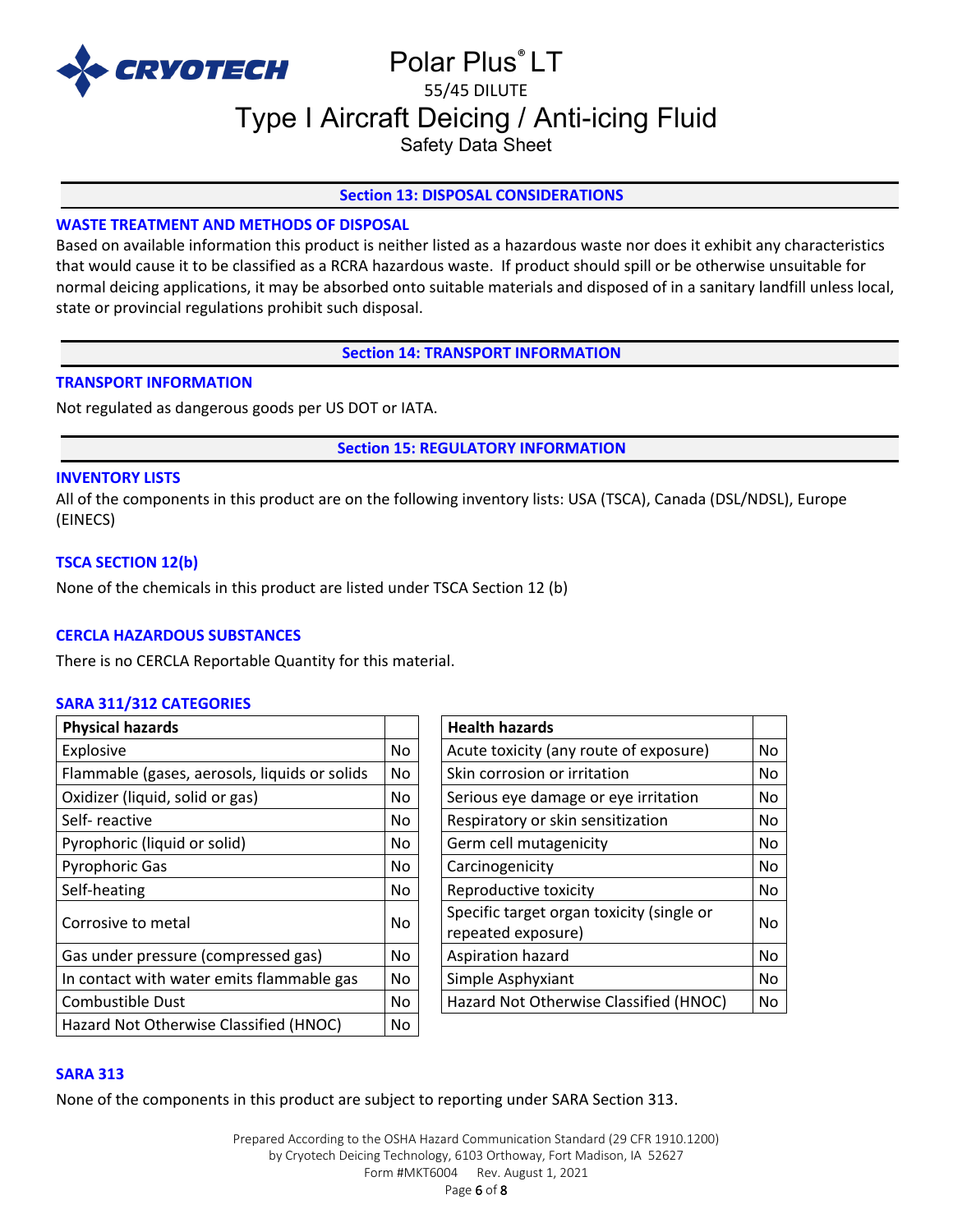

# Polar Plus® LT 55/45 DILUTE Type I Aircraft Deicing / Anti-icing Fluid Safety Data Sheet

# **CLEAN WATER ACT**

None of the chemicals in this product are listed as Priority Pollutants under the CWA. None of the chemicals in this product are listed as Toxic Pollutants under the CWA.

# **STATE RIGHT-TO-KNOW**

This product does not contain components at levels which are required to be reported under the statutes of the following states: MA

This product contains the following chemicals regulated by New Jersey's Worker and Community Right to Know Act:

| Component        | CAS Number | Amount |
|------------------|------------|--------|
| Propylene Glycol | 57-55-6    | 48%    |

This product contains the following chemicals regulated by Pennsylvania Right to Know Act:

| Component        | CAS Number    | Amount |
|------------------|---------------|--------|
| Propylene Glycol | $57 - 55 - 6$ | 48%    |

This product may contain the following materials known to the State of California (Proposition 65) to cause cancer, birth defects, or other reproductive harm:

| Component       | CAS Number | Amount        |
|-----------------|------------|---------------|
| Ethylene Oxide  | 75-21-8    | $< 0.001$ ppm |
| Propylene Oxide | 75-56-9    | $< 0.001$ ppm |
| 1,4 Dioxane     | 123-91-1   | $< 0.001$ ppm |

| <b>NFPA - National Fire Protection Association</b>                                                       |   |  |
|----------------------------------------------------------------------------------------------------------|---|--|
| Health:                                                                                                  | 0 |  |
| Fire:                                                                                                    |   |  |
| Reactivity:                                                                                              |   |  |
| Hazard Rating:<br>$0 =$ minimal, $1 =$ slight, $2 =$ moderate, $3 =$ severe, $4 =$ extreme               |   |  |
|                                                                                                          |   |  |
| <b>HMIS - Hazardous Materials Identification System</b>                                                  |   |  |
| Health:                                                                                                  | 0 |  |
| Fire:                                                                                                    |   |  |
| Physical Hazard:                                                                                         | 0 |  |
| 0 = minimal, 1 = slight, 2 = moderate, 3 = severe, 4 = extreme ( $*$ = chronic hazard)<br>Hazard Rating: |   |  |